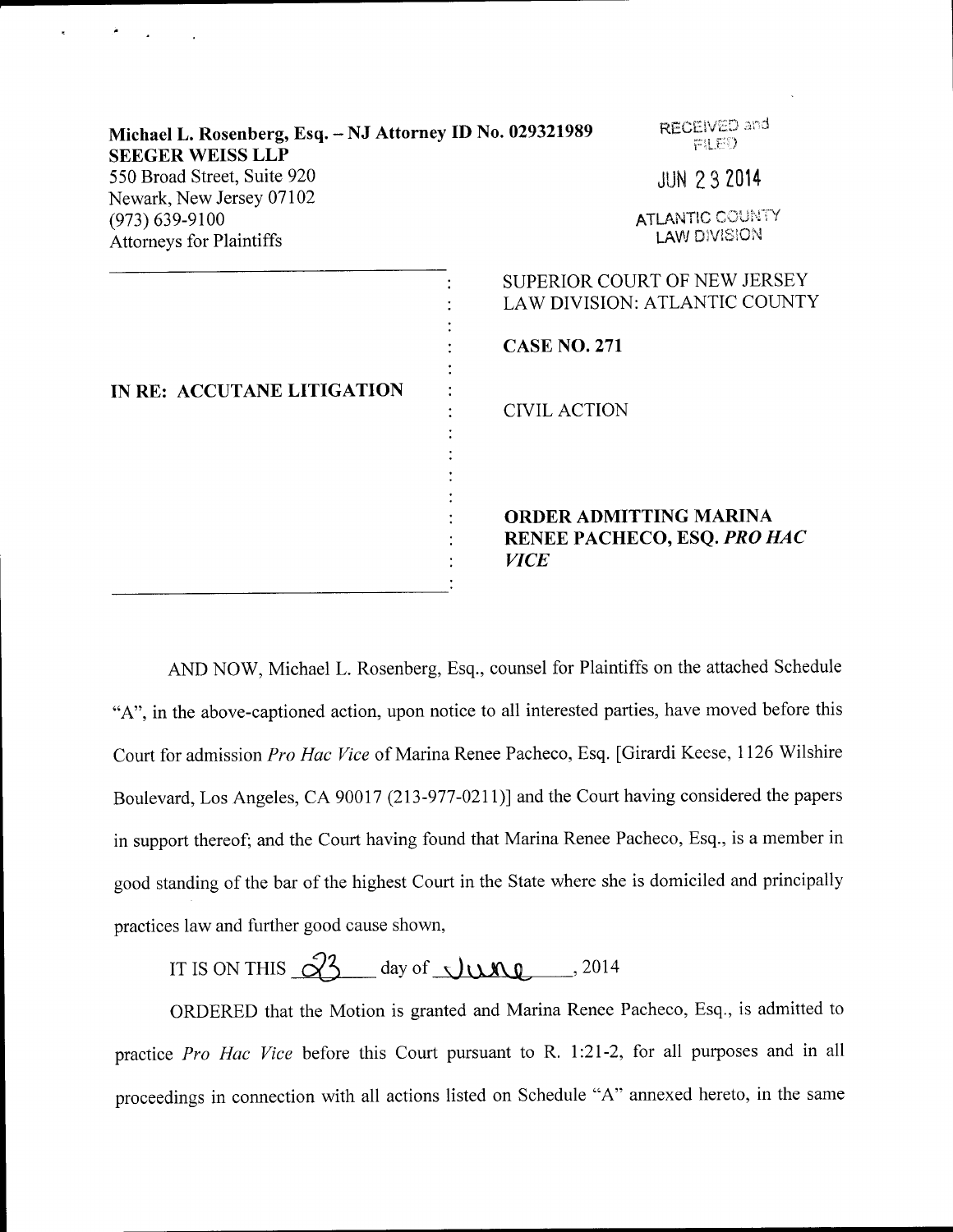manner as an attomey who is admitted to practice in this State and is domiciled and maintains an office for the practice of law in the State of New Jersey, provided that she shall:

- 1. abide by the Rules of Court for the State of New Jersey, including all disciplinary rules;
- 2. consent to the appointment of the Clerk of the Supreme Court as an agent upon whom service of process may be made for all actions against her and her firm that may arise out of his participation in this matter;
- 3. notify the Court immediately of any matter affecting her standing before this Court; and
- 4. have all pleadings and other papers filed in this Court signed by an attorney-atlaw of this Court employed by the firm of Seeger Weiss LLP, who shall be responsible for the conduct of Marina Renee Pacheco, Esq., and it is further

ORDERED that Marina Renee Pacheco, Esq., shall make payment of fees as provided in the New Jersey Rules of Court, R. 1:28-1(b), 1:28-2 and 1:28b-1(e), within thirty (30) days of the date of this order, and it is further

ORDERED that the Clerk of this Court shall forward a copy of this Order to the

Treasurer of the New Jersey Fund for client Protection; and it is further

ORDERED that copies of this Order shall be served by attorneys for Plaintiffs on the attached Schedule "A", upon counsel for the defendants within seven (7) days of the receipt thereof.

**THE HON**